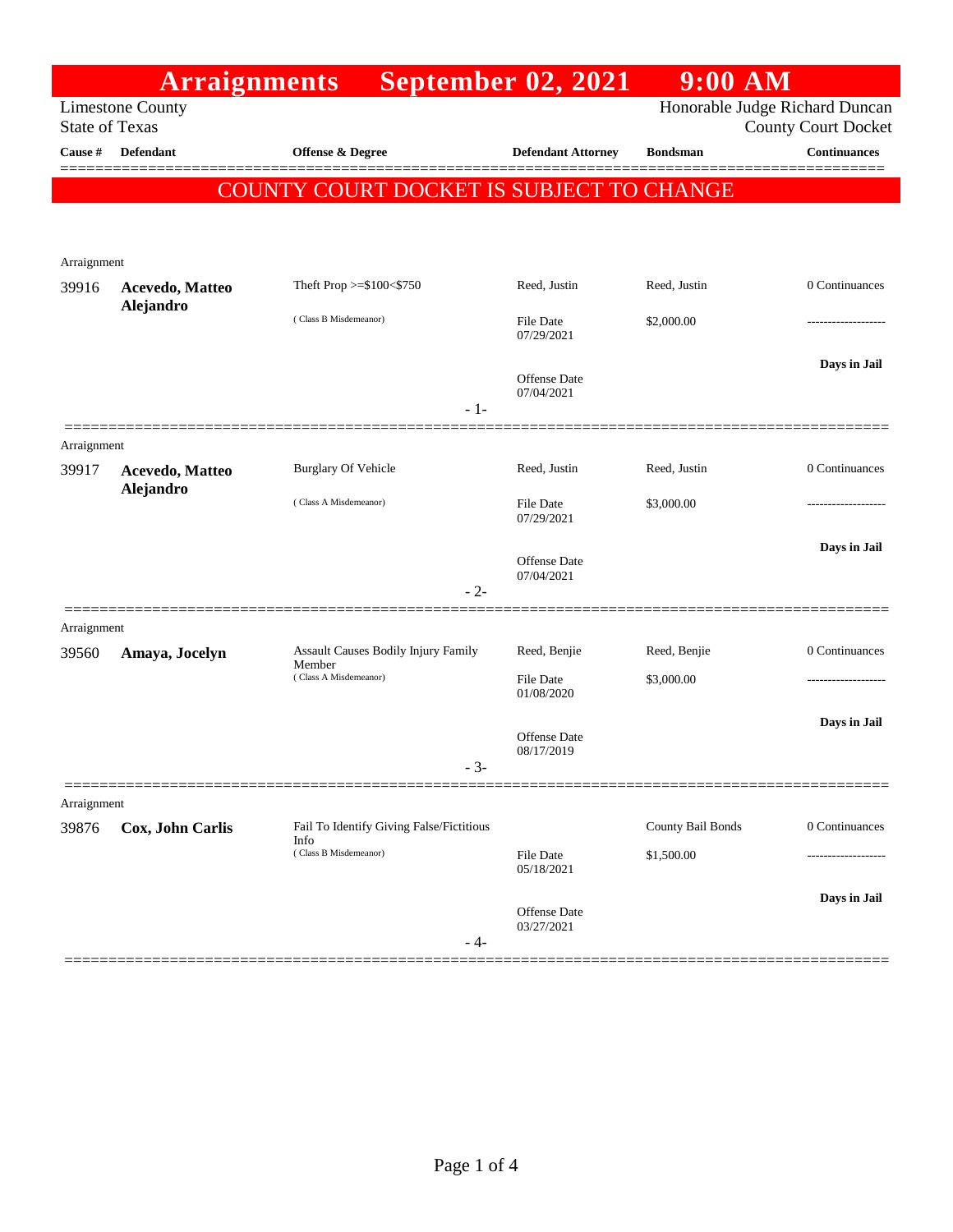|                       | <b>Arraignments</b>                          |                                                                     | <b>September 02, 2021</b>      | $9:00$ AM                 |                     |
|-----------------------|----------------------------------------------|---------------------------------------------------------------------|--------------------------------|---------------------------|---------------------|
| <b>State of Texas</b> | <b>Limestone County</b>                      | Honorable Judge Richard Duncan<br><b>County Court Docket</b>        |                                |                           |                     |
| Cause #               | <b>Defendant</b>                             | Offense & Degree                                                    | <b>Defendant Attorney</b>      | <b>Bondsman</b>           | <b>Continuances</b> |
|                       |                                              | COUNTY COURT DOCKET IS SUBJECT TO CHANGE                            |                                |                           |                     |
|                       |                                              |                                                                     |                                |                           |                     |
| Arraignment           |                                              |                                                                     |                                |                           |                     |
| 39922                 | <b>Erler, Holly Elizabeth</b>                | Alcoholic Beverage Code Violation<br>(Class A Misdemeanor)<br>$-5-$ | <b>File Date</b><br>07/30/2021 | Personal Bond<br>\$500.00 | 0 Continuances      |
|                       |                                              |                                                                     | Offense Date<br>05/21/2021     |                           | Days in Jail        |
| Arraignment           |                                              |                                                                     |                                |                           |                     |
| 39913                 | <b>Etter, Dwayne</b><br>Demetrius, Jr.       | Unl Carrying Weapon                                                 | Moore, David E.                | County Bail Bonds         | 0 Continuances      |
|                       |                                              | (Class A Misdemeanor)                                               | <b>File Date</b><br>07/27/2021 | \$3,000.00                |                     |
|                       |                                              |                                                                     | <b>Offense</b> Date            |                           | Days in Jail        |
|                       |                                              | $-6-$                                                               | 06/26/2021                     |                           |                     |
| Arraignment           |                                              |                                                                     |                                |                           |                     |
| 39924                 | Glenn, Cassondra<br>Lynn                     | Driving While Intoxicated 2nd                                       |                                | County Bail Bonds         | 0 Continuances      |
|                       |                                              | (Class A Misdemeanor)                                               | <b>File Date</b><br>08/04/2021 | \$3,000.00                |                     |
|                       |                                              |                                                                     | Offense Date<br>05/28/2021     |                           | Days in Jail        |
|                       |                                              | $-7-$                                                               |                                |                           |                     |
| Arraignment           |                                              |                                                                     |                                |                           |                     |
| 39928                 | Henderson, Keyanna<br><b>Ditrece Lashune</b> | Assault Causes Bodily Injury Family<br>Member                       |                                | County Bail Bonds         | 0 Continuances      |
|                       |                                              | (Class A Misdemeanor)                                               | <b>File Date</b><br>08/16/2021 | \$3,000.00                |                     |
|                       |                                              | $-8-$                                                               | Offense Date<br>06/20/2021     |                           | Days in Jail        |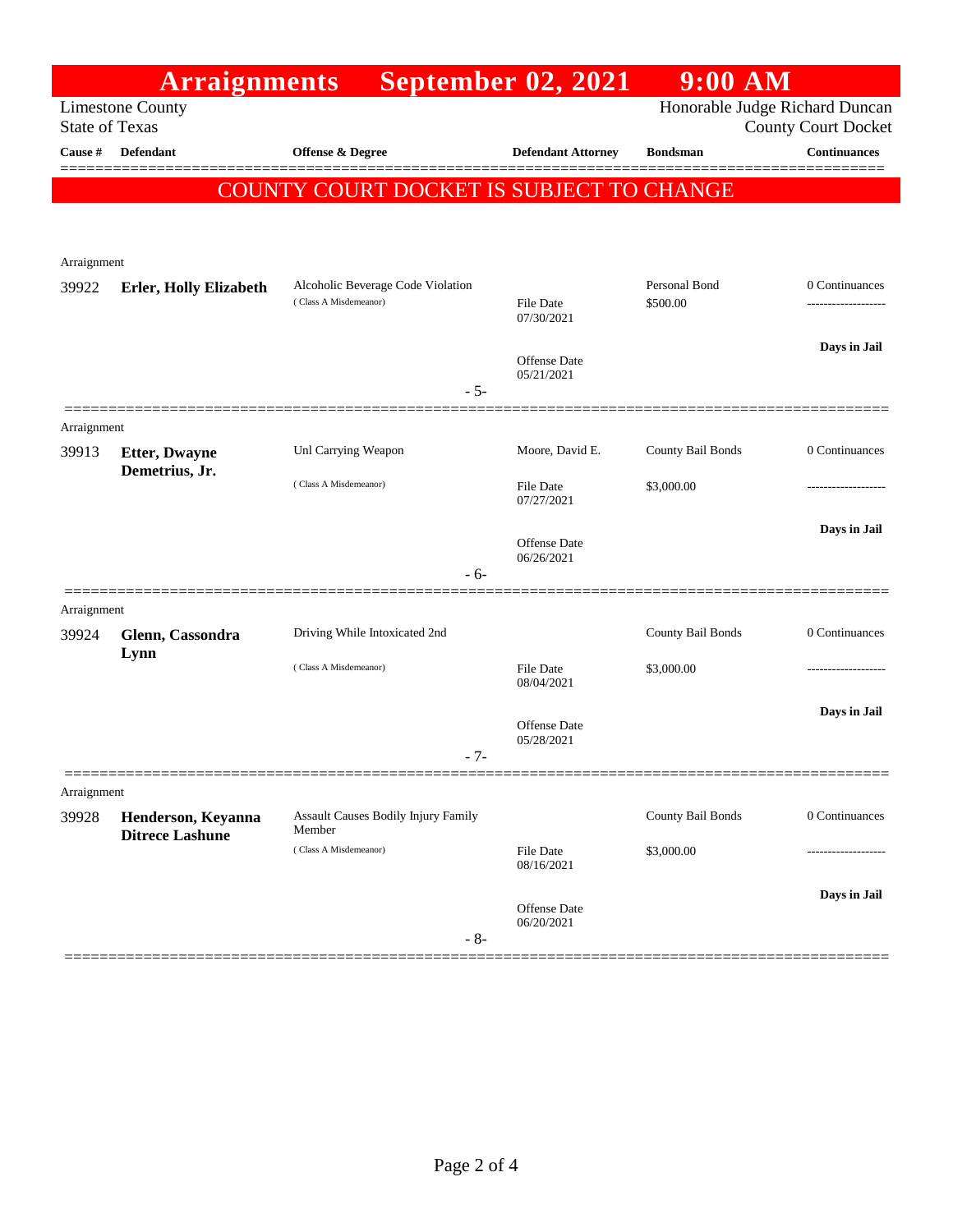|                       | <b>Arraignments</b>                |                                                                             |        | <b>September 02, 2021</b>                      | $9:00$ AM                              |                                                              |
|-----------------------|------------------------------------|-----------------------------------------------------------------------------|--------|------------------------------------------------|----------------------------------------|--------------------------------------------------------------|
| <b>State of Texas</b> | <b>Limestone County</b>            |                                                                             |        |                                                |                                        | Honorable Judge Richard Duncan<br><b>County Court Docket</b> |
| Cause #               | Defendant                          | Offense & Degree                                                            |        | <b>Defendant Attorney</b>                      | <b>Bondsman</b>                        | <b>Continuances</b>                                          |
|                       |                                    | COUNTY COURT DOCKET IS SUBJECT TO CHANGE                                    |        |                                                |                                        |                                                              |
|                       |                                    |                                                                             |        |                                                |                                        |                                                              |
| Arraignment           |                                    |                                                                             |        |                                                |                                        |                                                              |
| 39649                 | Jones, Ishia D'Andre               | False Report To Peace Officer<br>(Misdemeanor Unassigned)                   |        | File Date<br>04/15/2020                        | County Bail Bonds<br>\$1,500.00        | 0 Continuances                                               |
|                       |                                    |                                                                             |        | Offense Date<br>08/28/2019                     |                                        | Days in Jail                                                 |
|                       |                                    |                                                                             | $-9-$  |                                                |                                        |                                                              |
| Arraignment<br>39926  | <b>Pearl, Leeric Depree</b>        | Poss Marij <2oz<br>(Class B Misdemeanor)                                    |        | Reed, Justin<br><b>File Date</b><br>08/10/2021 | Reed, Justin<br>\$2,000.00             | 0 Continuances                                               |
|                       |                                    |                                                                             | $-10-$ | Offense Date<br>07/18/2021                     |                                        | Days in Jail                                                 |
| Arraignment           |                                    |                                                                             |        |                                                |                                        |                                                              |
| 39918                 | Ray, Joseph McCrey                 | Resist Arrest Search Or Transport<br>(Class A Misdemeanor)                  |        | <b>File Date</b><br>07/29/2021                 |                                        | 0 Continuances                                               |
|                       |                                    |                                                                             | $-11-$ | Offense Date<br>05/27/2021                     |                                        | Days in Jail                                                 |
| Arraignment           |                                    |                                                                             |        |                                                |                                        |                                                              |
| 39919                 | Ray, Joseph McCrey                 | Fail To Id Fugitive From Justice Refuse<br>To Give<br>(Class B Misdemeanor) |        | File Date<br>07/29/2021                        | <b>County Bail Bonds</b><br>\$2,000.00 | 0 Continuances                                               |
|                       |                                    |                                                                             | $-12-$ | Offense Date<br>05/27/2021                     |                                        | Days in Jail                                                 |
| Arraignment           |                                    |                                                                             |        |                                                |                                        |                                                              |
| 39923                 | <b>Sanders, Hallie</b><br>Rochelle | Alcoholic Beverage Code Violation                                           |        |                                                | Personal Bond                          | 0 Continuances                                               |
|                       |                                    | (Class A Misdemeanor)                                                       |        | File Date<br>07/30/2021                        | \$500.00                               |                                                              |
|                       |                                    |                                                                             | $-13-$ | Offense Date<br>05/21/2021                     |                                        | Days in Jail                                                 |